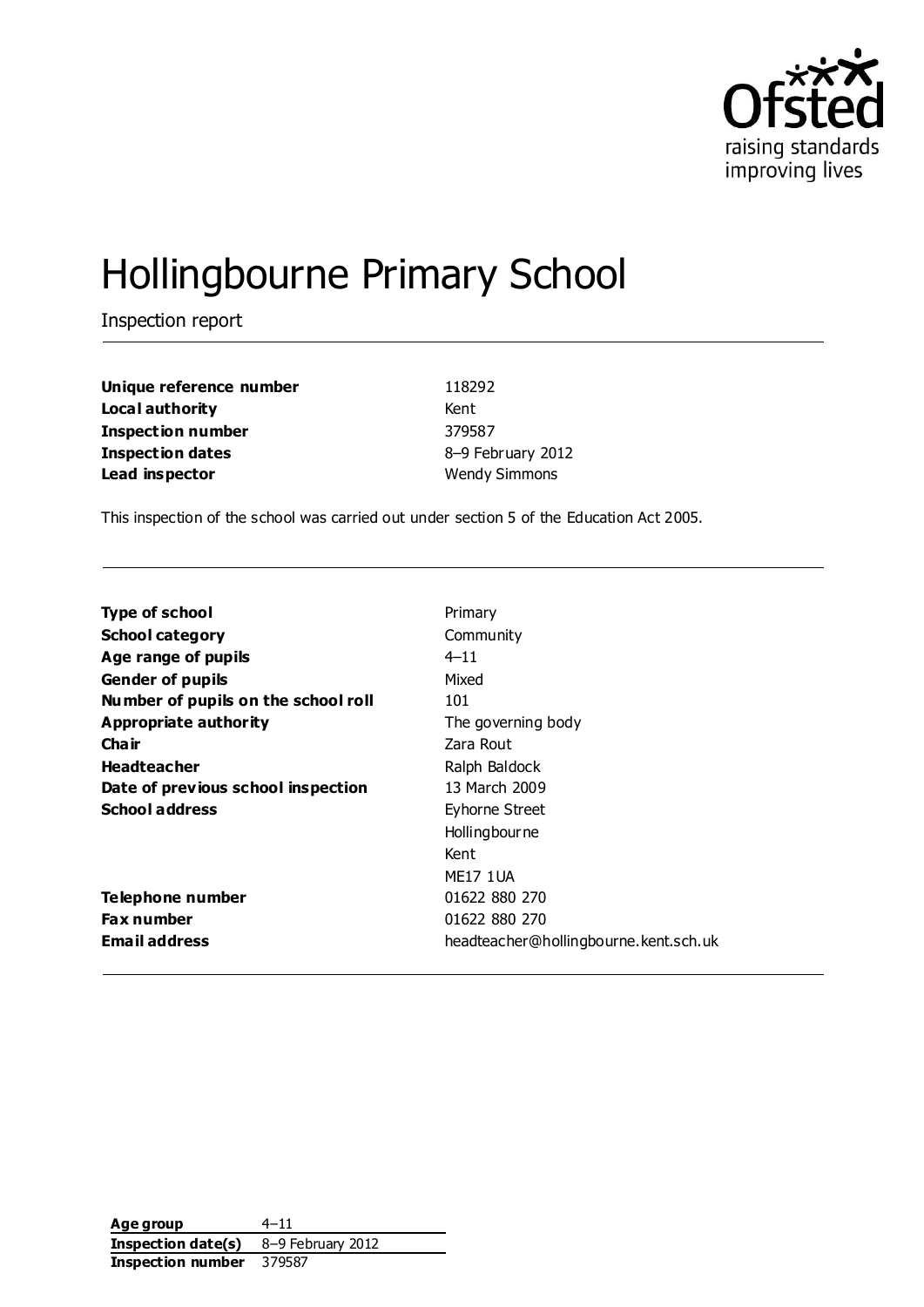

You can use Parent View to give Ofsted your opinion on your child's school. Ofsted will use the information parents and carers provide when deciding which schools to inspect and when.

You can also use Parent View to find out what other parents and carers think about schools in England. You can visit www.parentview.ofsted.gov.uk, or look for the link on the main Ofsted website: www.ofsted.gov.uk

The Office for Standards in Education, Children's Services and Skills (Ofsted) regulates and inspects to achieve excellence in the care of children and young people, and in education and skills for learners of all ages. It regulates and inspects childcare and children's social care, and inspects the Children and Family Court Advisory Support Service (Cafcass), schools, colleges, initial teacher training, work-based learning and skills training, adult and community learning, and education and training in prisons and other secure establishments. It assesses council children's services, and inspects services for looked after children, safeguarding and child protection.

Further copies of this report are obtainable from the school. Under the Education Act 2005, the school must provide a copy of this report free of charge to certain categories of people. A charge not exceeding the full cost of reproduction may be made for any other copies supplied.

If you would like a copy of this document in a different format, such as large print or Braille, please telephone 0300 123 4234, or email enquiries@ofsted.gov.uk.

You may copy all or parts of this document for non-commercial educational purposes, as long as you give details of the source and date of publication and do not alter the information in any way.

To receive regular email alerts about new publications, including survey reports and school inspection reports, please visit our website and go to 'Subscribe'.

Piccadilly Gate Store St **Manchester** M1 2WD

T: 0300 123 4234 Textphone: 0161 618 8524 E: enquiries@ofsted.gov.uk W: www.ofsted.gov.uk



© Crown copyright 2012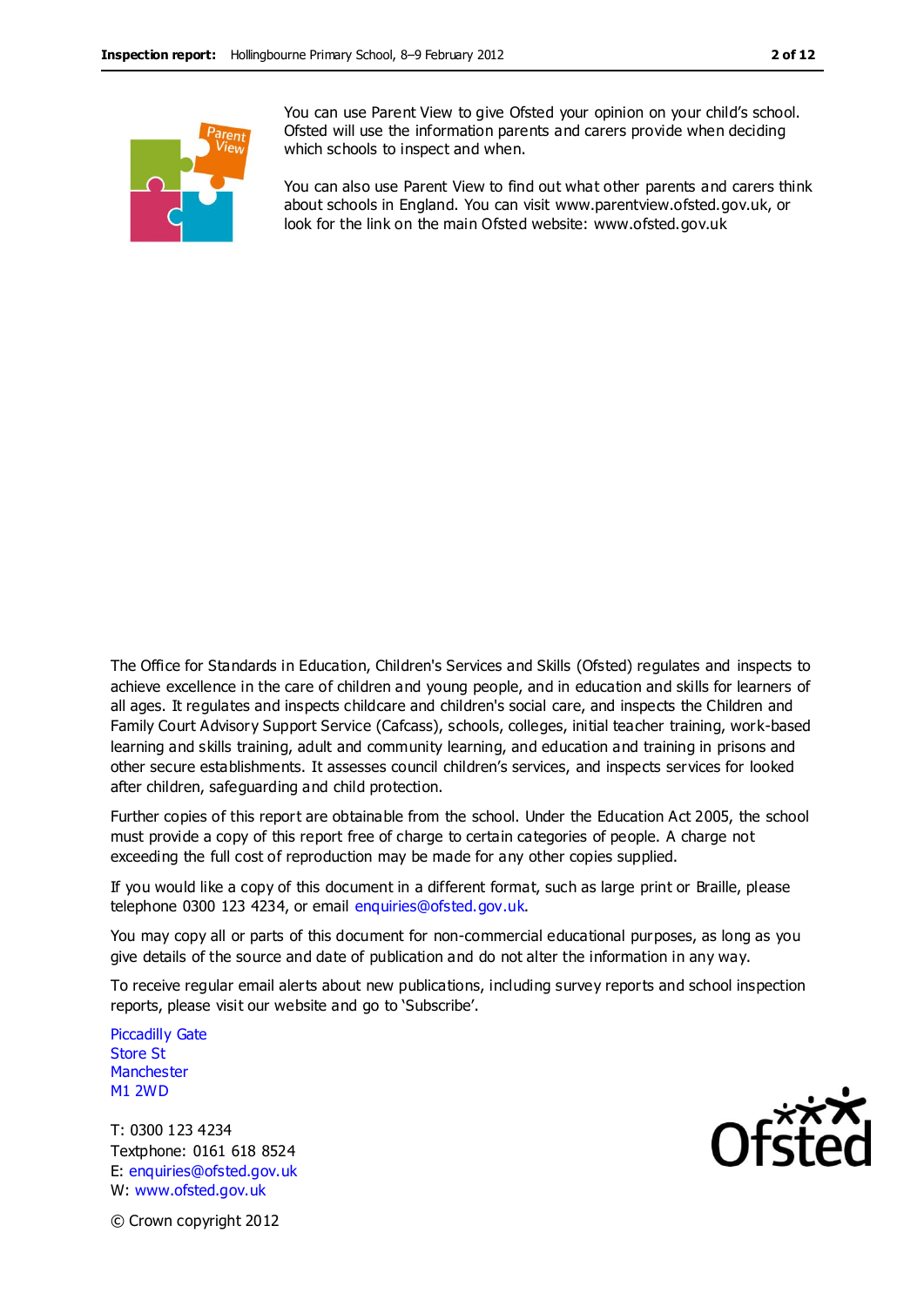# **Introduction**

Inspection team

Wendy Simmons **Additional inspector** 

This inspection was carried out with two days' notice. The inspector visited 13 lessons. Some observations lasted more than 25 minutes and others included shorter visits to classes. Seven teachers were observed and discussions were held with teachers and assistants.

The inspector held three meetings with different groups of pupils in addition to individual discussions and listened to pupils read. Samples of pupils' work were seen. Meetings were held with the headteacher and two representatives of the governing body.

The inspection took account of the responses to the on-line questionnaire (Parent View), observed the school's work and evaluated the responses to the questionnaires from pupils, staff and the 62 parents and carers. A range of documentation was scrutinised, especially that linked to safeguarding, the school's development plans, assessment data and policies linked to behaviour.

# **Information about the school**

This school is smaller than the average-sized primary school. There are four mixedage classes. Early Years Foundation Stage children work in the Reception class with Year 1 pupils.Almost all pupils come from White British backgrounds and the proportion of disabled pupils and those who have special educational needs is below average. The proportion of pupils known to be eligible for free school meals is below average. The school exceeds the current floor standard for pupils' levels of attainment and progress. The headteacher teaches for part of the week.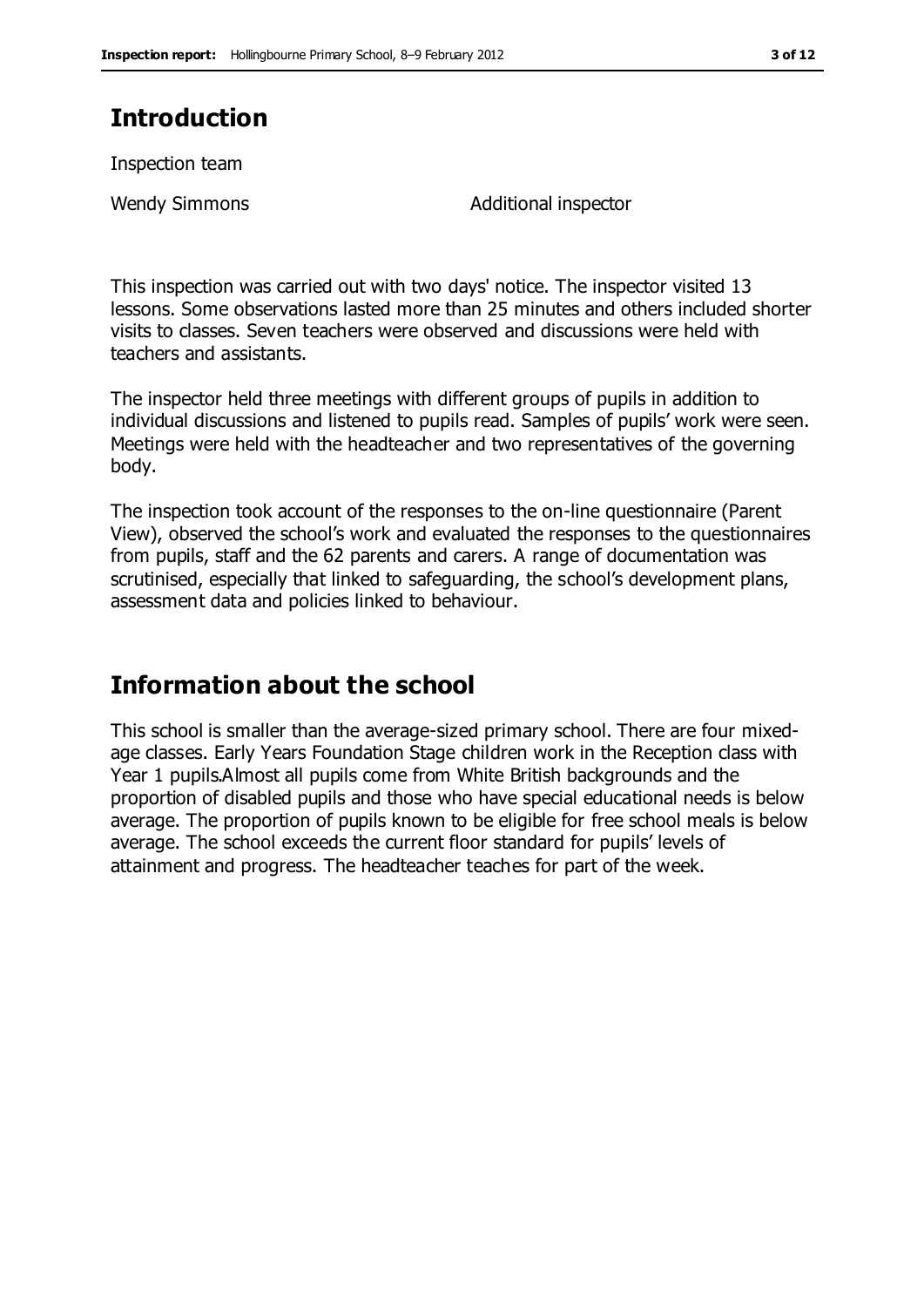## **Inspection judgements**

| <b>Overall effectiveness</b>     |  |
|----------------------------------|--|
|                                  |  |
| <b>Achievement of pupils</b>     |  |
| <b>Quality of teaching</b>       |  |
| Behaviour and safety of pupils   |  |
| <b>Leadership and management</b> |  |

### **Key findings**

- Hollingbourne Primary is a good school that is well led by a dedicated headteacher. A strong team of staff work together extremely well to ensure that teaching is good. Leaders at all levels, including the governing body, have high aspirations for all groups of learners to do as well as possible. They are correctly working to improve the quality of teaching and achievement to become outstanding.
- **Pupils enjoy learning, achieve well and make good progress in both their** academic and personal development. Their attainment by the end of Year 6 is above average in both English and mathematics. Notably, pupils do outstandingly well in developing their reading skills. Pupils' skills and progress in writing correctly remain a priority for school improvement, in the drive to lift whole-school achievement from good to outstanding. Children in the Early Years Foundation Stage are not always writing frequently enough. Older pupils, who are capable of writing more complex sentences, do not do this consistently well.
- Pupils enjoy school and show positive attitudes to learning. Behaviour is satisfactory overall, although the vast majority of pupils usually behave well. All parents and carers who returned the questionnaire agreed that their children are safe. Almost all noted that they would recommend the school to others. Nonetheless, both pupils and a few parents raised some issues about bullying. Staff take bullying issues seriously. However, pupils are not sufficiently aware about different kinds of bullying and how to manage them if they should occur.
- Although health and safety is an important focus for the school, pupils said they were unhappy about the lavatory facilities because there is a lack of privacy and cleanliness. Plans have already been explored to improve the toilets but have yet to be actioned.

### **What does the school need to do to improve further?**

■ Maintain the focus on improving teaching and achievement to become outstanding by February 2013 by: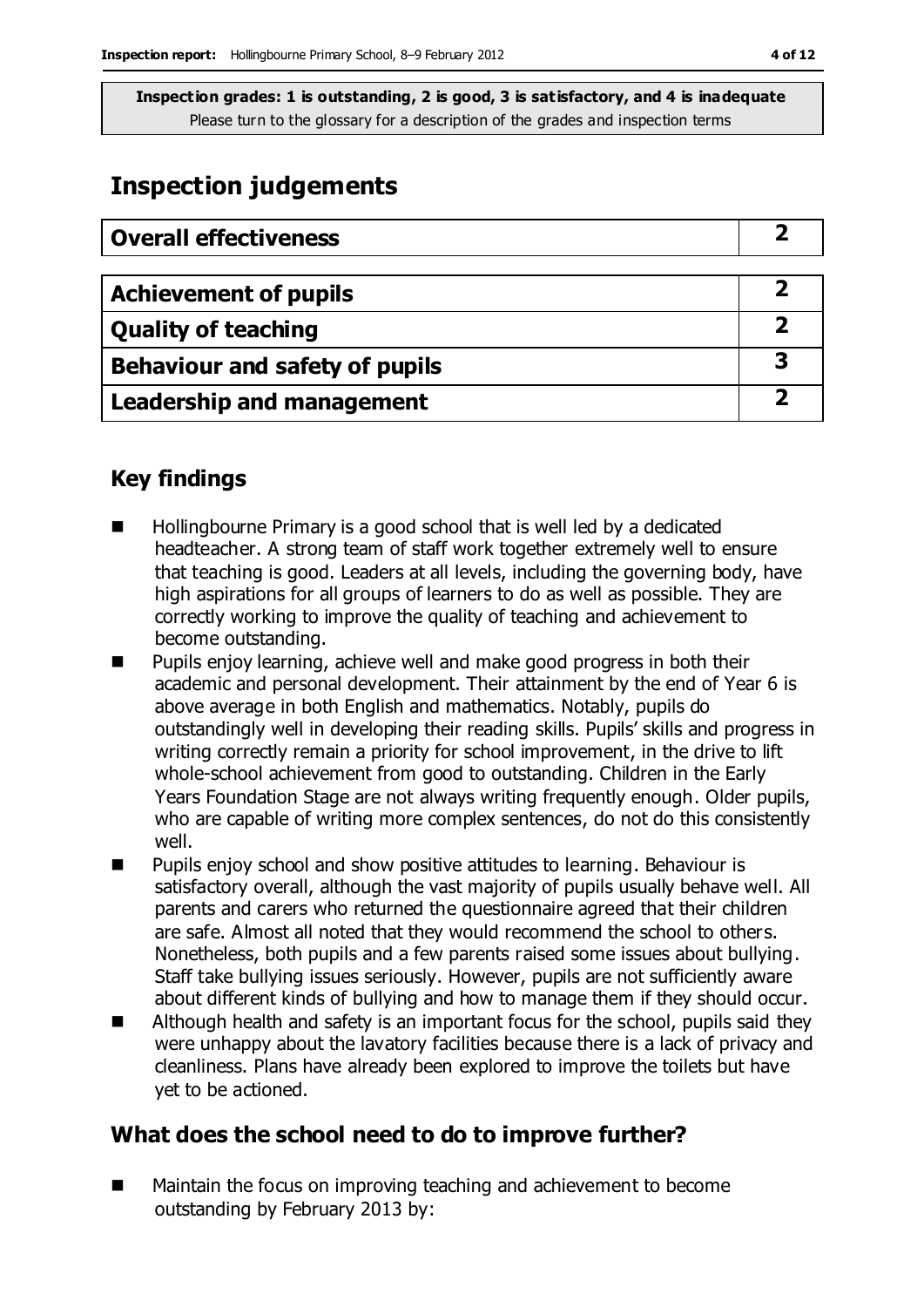- providing more highly inspirational lessons in the school as a whole, and particularly in the Early Years Foundation Stage
- focusing on the development of pupils' writing, especially ensuring that  $\equiv$ Reception children write as frequently as possible and enabling older pupils to learn and practise regularly how to write complex sentences with accurate punctuation
- making sure that pupils who are ready to use a thesaurus do so more often to help them to edit and improve their descriptive vocabulary.
- Improve behaviour and safety so that they are at least good by:
	- raising greater awareness among staff, governors, pupils and parents  $\equiv$ about different forms of bullying and how to deal with these specifically
	- updating training and the school's policies in relation to anti-bullying  $\equiv$
	- improving the quality of lavatory facilities for pupils in the old part of the school building so that they are as hygienically safe as possible and ensure better privacy for older pupils.

#### **Main report**

#### **Achievement of pupils**

Parents and carers identified, in their questionnaires, that their children make good progress; the inspection endorses this view.

On entry to the school, children have the expected range of knowledge and skills for their age overall. Children in the Early Years Foundation Stage make good progress in developing personal and social skills and basic reading skills. They work cooperatively, talk with increasing clarity and develop creativity and perseverance well. For example, when playing with model dinosaurs, they negotiated ideas, inventing an imaginative story well. Children have a good understanding about letters and sounds (phonics) and are developing good early reading skills. However, their progress is less strong in writing because they do not have enough exciting opportunities to practise these skills in a range of situations.

Between Years 1 and 6, learning is consistently challenging, with pupils showing independent thinking and lively enquiring minds. This was evident when Years 1 and 2 keenly researched facts from different books and when Years 5 and 6 organised their own graphs and investigated if there was a correlation between the measurements of fist and foot sizes. In Years 3 and 4, pupils confidently explained about acid and alkaline levels of different soil types in readiness for a geography trip to The Downs. Pupils' evident interest in Tudor history was exemplified as they questioned and compared historical facts and fictional accounts when acting out part of the 'The Prince and the Pauper'.

Pupils practise and improve basic skills well. They reach above average levels in mathematics because they practise and use an ever-increasing range of skills in a variety of subjects and with confidence. By the end of Year 2, pupils' attainment in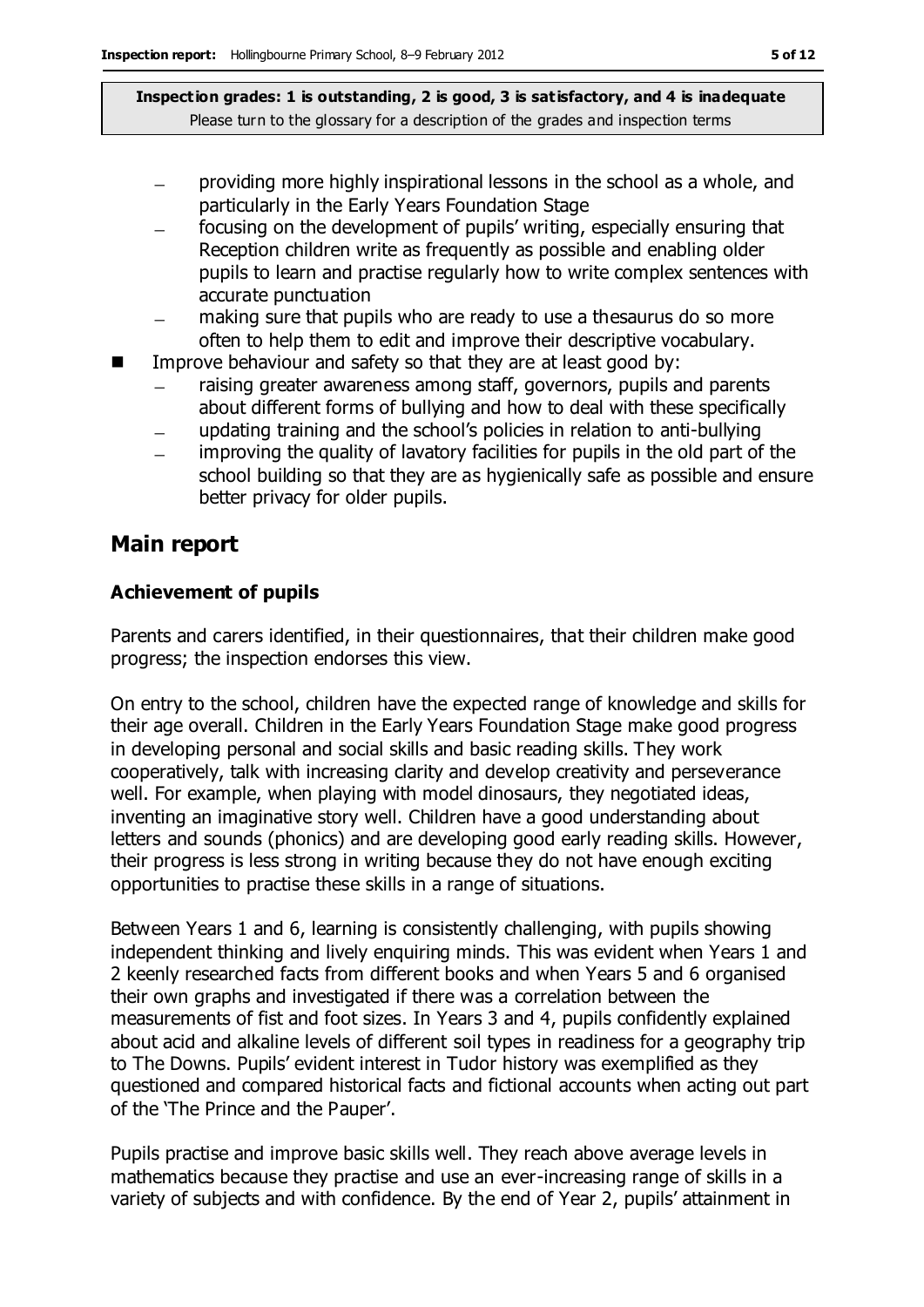reading is above average and by the end of Year 6 it is exceptionally high. Pupils work hard on their targets to improve, but a scrutiny of their written work showed that older pupils do not use a thesaurus or write complex sentences consistently well. Notably, pupils are not accurate enough in using punctuation to make embedded clauses.

All groups of pupils achieve well, including those who are eligible for free school meals. Almost all pupils reach at least the level expected by the end of Year 6 and many exceed this. Disabled pupils and those who have special educational needs have carefully modified work so that they are challenged and learn to work independently, with enthusiasm and success, making similar progress to their peers in the school. Higher-ability pupils t do well in reading and mathematics. Everyone in Years 5 and 6 enjoys the 'Brain Sharpening' challenges, which result in quick thinking in order to explore and answer a wide range of interesting problems.

#### **Quality of teaching**

Parents and carers are accurate in their views when they say that teaching is good and almost always meets their children's needs well. Pupils also agree that they learn well and do interesting things. Pupils spoke about their exciting 'camp outs', and special trips to such events as the London production of 'The Railway Children'.

The curriculum is carefully planned to ensure that learning builds up systematically and is both interesting and meaningful to pupils. This is especially evident in the outstanding teaching of reading. Skilful teaching of phonics enables pupils to 'blend' letters and 'segment' words proficiently when reading and writing. Pupils read very regularly, supporting both their enjoyment and research. The 'guided reading' programme provides challenge as pupils read and discuss books. Adults help pupils to unlock the inner meaning of complex texts as well as appreciating books by different authors. This was seen when Years 3 and 4 contrasted different points of view when examining Anne Fine's book *Bill's New Frock*. Parents and volunteers contribute well by reading regularly with the children.

Teaching and the curriculum enrich pupils' spiritual, moral, social and cultural development. Typically, teaching is at least good but not yet as inspirational as it could be. For example, elements of the Early Years Foundation Stage are not always exciting enough to stimulate the highest levels of children's progress. Very good practice was, however, evident when pupils in Years 3 and 4 explained how they had covered their hands in glitter to find out how quickly germs spread.

Lessons are carefully planned for mixed-age classes. Teachers have good knowledge of the subjects that they teach and high expectations for all abilities. Teachers and assistants ask probing questions, which are used to assess pupils' understanding, tackle misconceptions, and modify lessons. For example, children in the Early Years Foundation Stage talked about photographs of themselves and were helped to use full sentences and new vocabulary well. In Years 1 and 2, adults insisted that pupils clarify their understanding about dinosaur facts before writing. The work seen in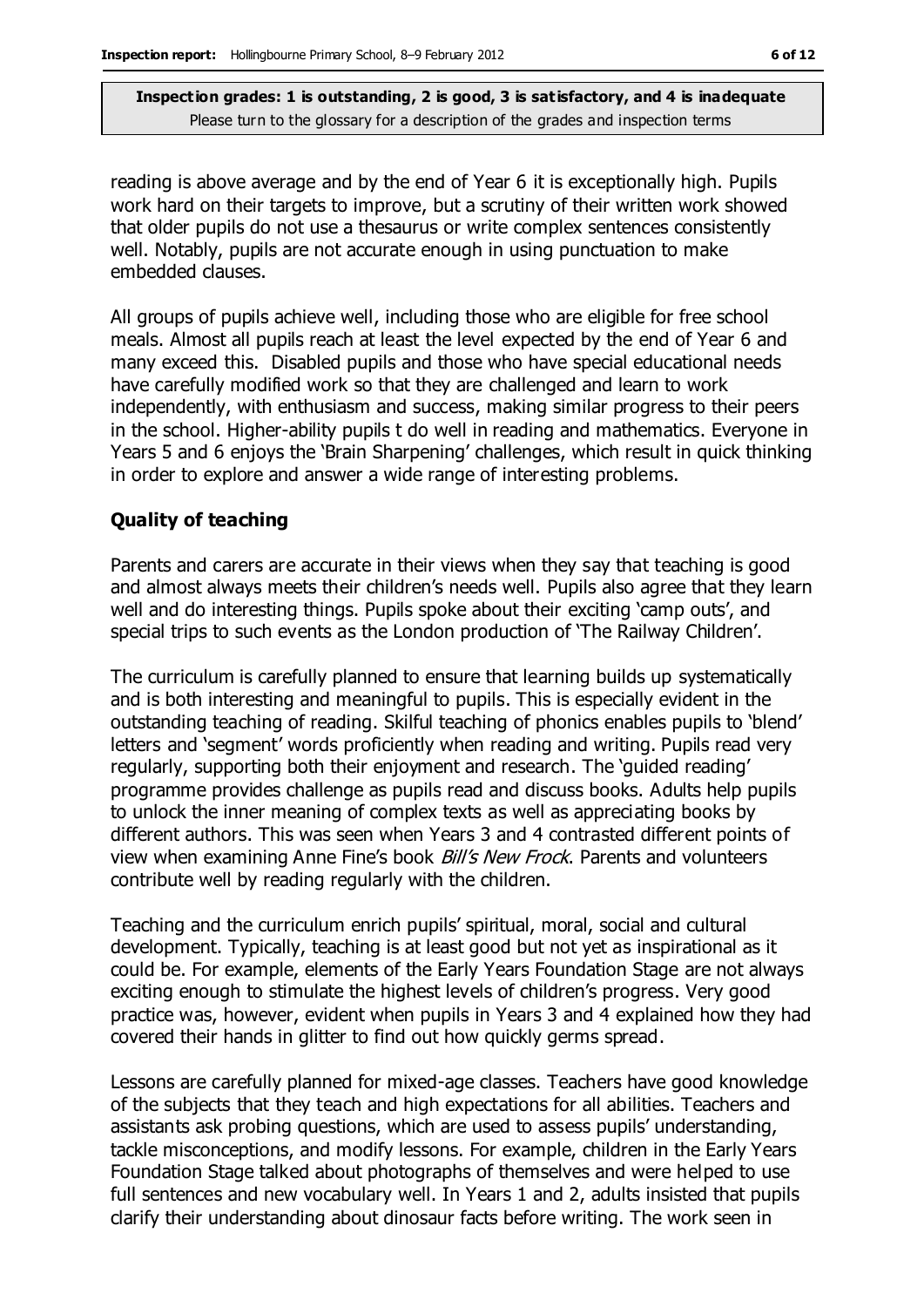mathematics confirms that teachers help pupils to revisit and extend their knowledge. They actively encourage pupils to talk through their strategies, make jottings and try alternative methods when answering mathematical questions.

#### **Behaviour and safety of pupils**

Discussions with pupils confirmed that they enjoy school and this is endorsed by their above average rates of attendance and good punctuality. Parents agree that their children are well looked after and safe. Parents noted that behaviour is usually good so that only occasionally are lessons disrupted. The inspection found pupils to be polite and proud of their school. However, pupils' questionnaires indicated that behaviour is only sometimes good, a view that was reinforced when the inspector spoke to pupils. In a few lessons seen, pupils are too slow to respond when asked to listen attentively to their teachers. Pupils often show kindness to each other and work well cooperatively, but occasionally pupils do not treat others as well as they should. There are no major disruptions to learning because the school's behaviour management procedures are clearly followed. There is helpful support for pupils with specific behavioural difficulties.. There have been no exclusions in recent years.

Meetings with pupils confirmed that they do not understand the difference between one-off incidences of inappropriate behaviour and bullying. A few incidences of bullying have been identified and these are suitably addressed because staff are caring. However, the policy and procedures are not sufficiently detailed to ensure consistency of approach. Pupils are not well enough informed about different kinds of bullying, such as the use of derogatory language, taunting and cyber bullying, and how to handle these if they should occur. Pupils said that they would like to know more. Staff agreed that their training needs updating.

#### **Leadership and management**

Staff are very proud to be part of the school. Parents and carers believe the school is well led and managed, a view that is endorsed by this inspection. The headteacher and deputy evaluate the work of the school very well, as evident in the perceptive analysis and monitoring of lessons. As a result, they regularly revisit lessons to see how well staff have acted upon their suggestions for improvement. Leaders are ambitious to make teaching and learning outstanding in the future. The governing body is fully involved in the life of the school, both supporting and challenging it to do better. Leaders work effectively to promote equality for all. Discrimination of any form is not tolerated, as is evident from the fact that the school works hard to enable pupils from all backgrounds to do equally well.

The school was judged to be good at the last inspection and remains so. Leaders are building on this provision well, maintaining effectively the good quality teaching in a range of subjects, which demonstrates the school's capacity to further improve. Added to this, there is an increasing proportion of outstanding teaching. Similarly the excellent focus on reading and phonics is well established, with development plans underway to improve writing. A very well trained and skilled teaching assistant plays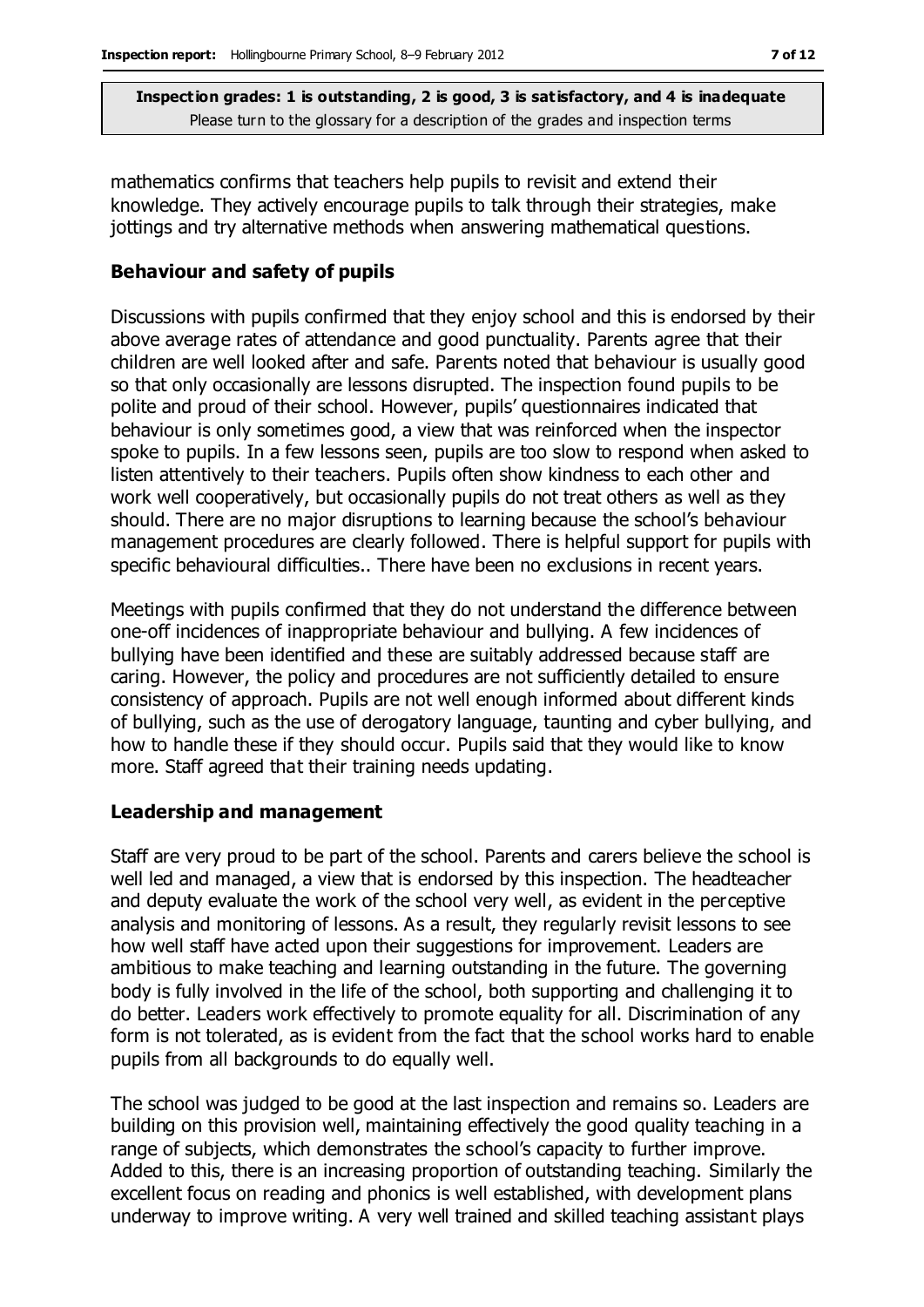a leading role in managing the phonics programme and sharing her expertise. As a result of strengthened assessment procedures, the most-able pupils have the chance to excel by working on Level 6 tasks in mathematics and reading. Additional training, together with guidance from an advanced skills teacher, is improving teaching in the Early Years Foundation Stage; as a consequence, children's attainment is improving.

Leaders ensure that a lively curriculum promotes pupils' spiritual, moral, social and cultural development well. There is good provision for pupils to explore their emotions and learn about different cultures and religions. The school has very well established links with a school in Malawi, for example. A thought-provoking assembly helped pupils to become far more aware about the fragility of the world by exploring the impact of deforestation. Pupils enjoy the many arts and sports activities.

Leaders ensure that effective safeguarding procedures are in place. The site is safe and secure and due regard is paid to risk assessment so all requirements are met. The school's policies for behaviour and bullying are correctly due to be reviewed this year. There is not yet enough awareness among staff, governors, pupils and parents about different forms of bullying and how to deal with these specifically.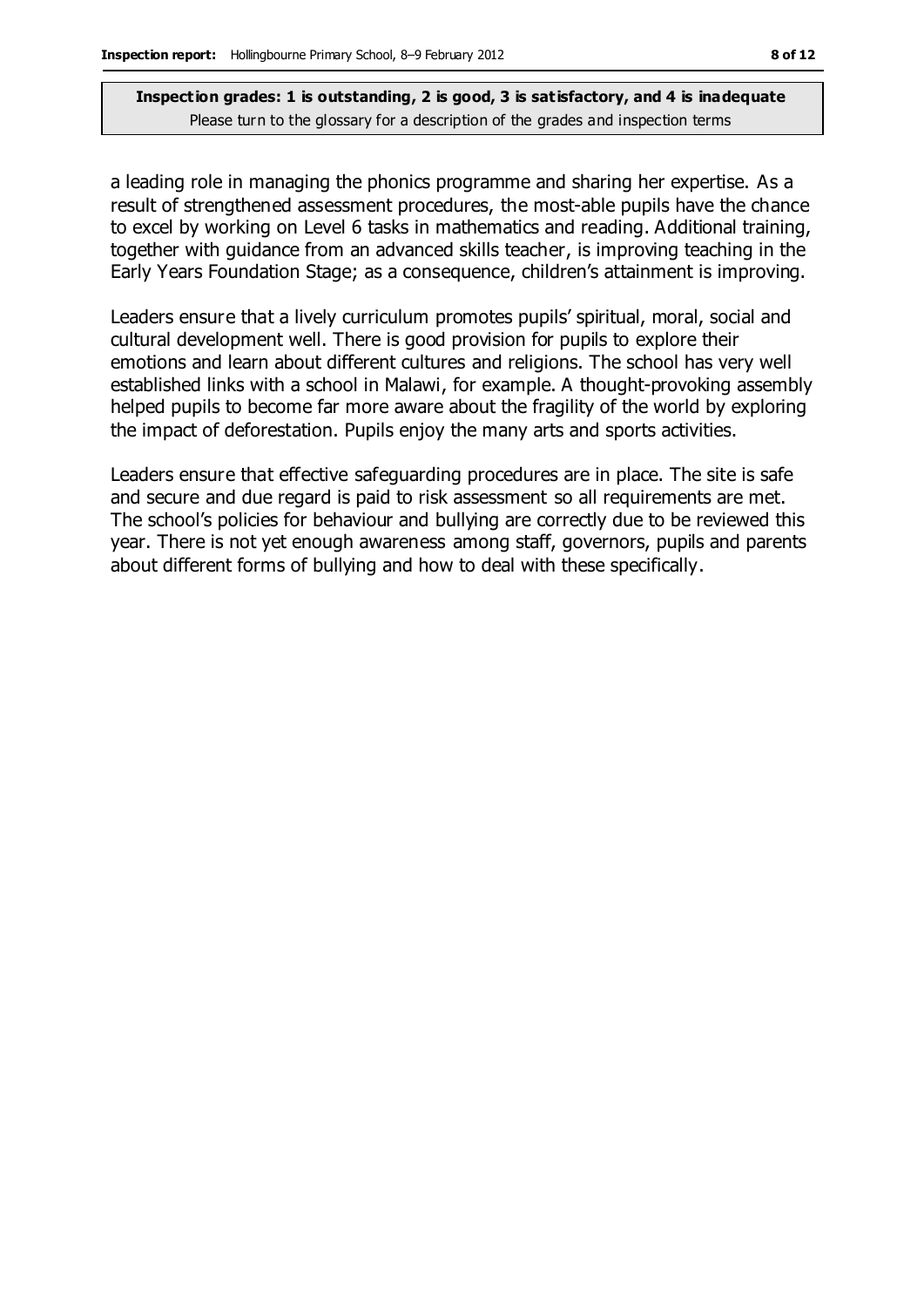# **Glossary**

### **What inspection judgements mean**

| Grade   | <b>Judgement</b> | <b>Description</b>                                            |
|---------|------------------|---------------------------------------------------------------|
| Grade 1 | Outstanding      | These features are highly effective. An outstanding           |
|         |                  | school provides exceptionally well for all its pupils' needs. |
| Grade 2 | Good             | These are very positive features of a school. A school        |
|         |                  | that is good is serving its pupils well.                      |
| Grade 3 | Satisfactory     | These features are of reasonable quality. A satisfactory      |
|         |                  | school is providing adequately for its pupils.                |
| Grade 4 | Inadequate       | These features are not of an acceptable standard. An          |
|         |                  | inadequate school needs to make significant                   |
|         |                  | improvement in order to meet the needs of its pupils.         |
|         |                  | Ofsted inspectors will make further visits until it           |
|         |                  | improves.                                                     |

### **Overall effectiveness of schools**

|                         | Overall effectiveness judgement (percentage of schools) |      |                     |                   |
|-------------------------|---------------------------------------------------------|------|---------------------|-------------------|
| <b>Type of school</b>   | <b>Outstanding</b>                                      | Good | <b>Satisfactory</b> | <b>Inadequate</b> |
| Nursery schools         | 46                                                      | 46   |                     |                   |
| Primary schools         |                                                         | 47   | 40                  |                   |
| Secondary<br>schools    | 14                                                      | 38   | 40                  |                   |
| Special schools         | 28                                                      | 48   | 20                  |                   |
| Pupil referral<br>units | 15                                                      | 50   | 29                  |                   |
| All schools             |                                                         | 46   | 38                  |                   |

New school inspection arrangements have been introduced from 1 January 2012. This means that inspectors make judgements that were not made previously.

The data in the table above are for the period 1 September 2010 to 31 August 2011 and represent judgements that were made under the school inspection arrangements that were introduced on 1 September 2009. These data are consistent with the latest published official statistics about maintained school inspection outcomes (see www.ofsted.gov.uk).

The sample of schools inspected during 2010/11 was not representative of all schools nationally, as weaker schools are inspected more frequently than good or outstanding schools.

Primary schools include primary academy converters. Secondary schools include secondary academy converters, sponsor-led academies and city technology colleges. Special schools include special academy converters and non-maintained special schools.

Percentages are rounded and do not always add exactly to 100.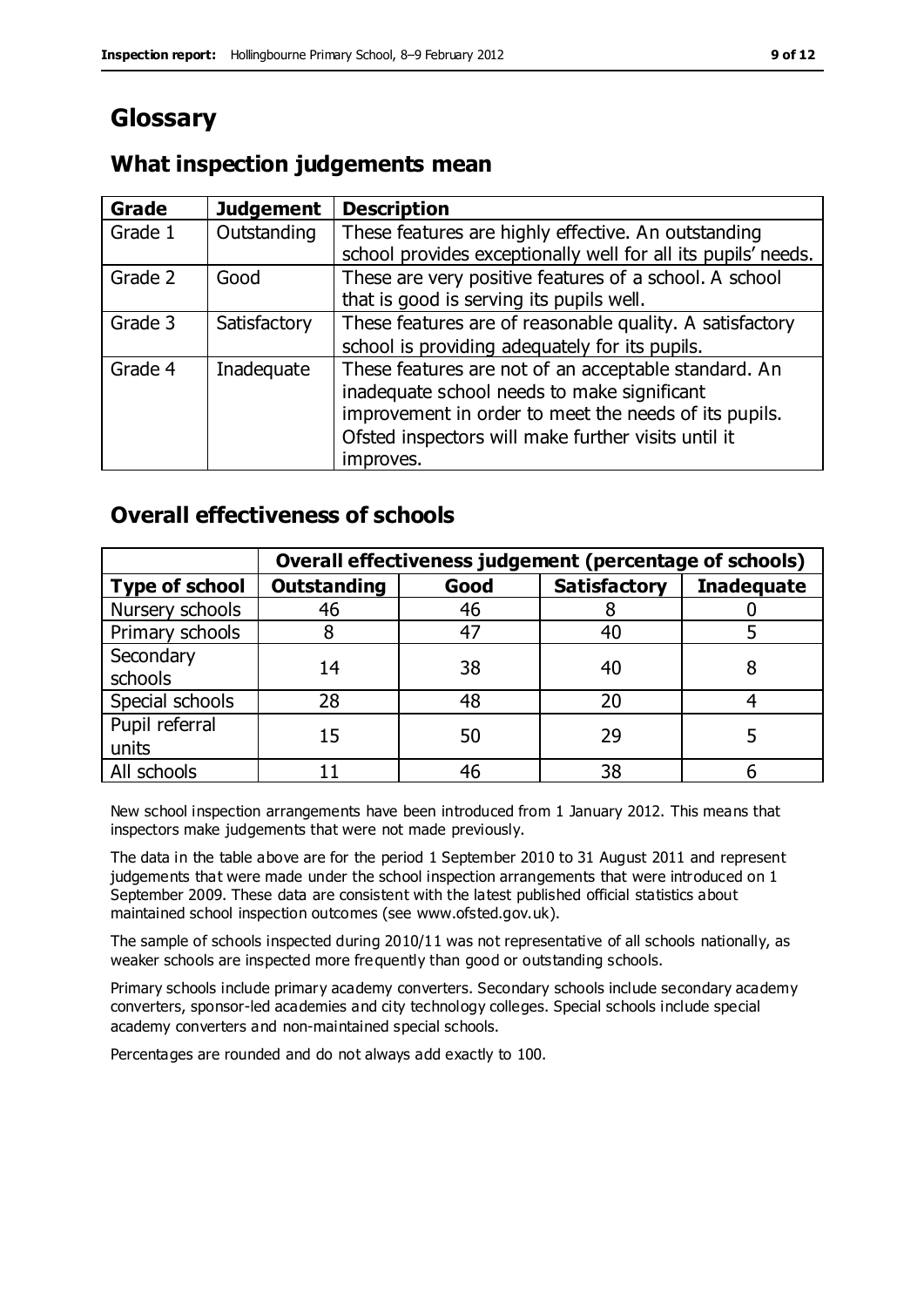# **Common terminology used by inspectors**

| Achievement:               | the progress and success of a pupil in their<br>learning and development taking account of their<br>attainment.                                                                                                        |
|----------------------------|------------------------------------------------------------------------------------------------------------------------------------------------------------------------------------------------------------------------|
| Attainment:                | the standard of the pupils' work shown by test and<br>examination results and in lessons.                                                                                                                              |
| Attendance                 | the regular attendance of pupils at school and in<br>lessons, taking into account the school's efforts to<br>encourage good attendance.                                                                                |
| Behaviour                  | how well pupils behave in lessons, with emphasis<br>on their attitude to learning. Pupils' punctuality to<br>lessons and their conduct around the school.                                                              |
| Capacity to improve:       | the proven ability of the school to continue<br>improving based on its self-evaluation and what<br>the school has accomplished so far and on the<br>quality of its systems to maintain improvement.                    |
| Leadership and management: | the contribution of all the staff with responsibilities,<br>not just the governors and headteacher, to<br>identifying priorities, directing and motivating staff<br>and running the school.                            |
| Learning:                  | how well pupils acquire knowledge, develop their<br>understanding, learn and practise skills and are<br>developing their competence as learners.                                                                       |
| Overall effectiveness:     | inspectors form a judgement on a school's overall<br>effectiveness based on the findings from their<br>inspection of the school.                                                                                       |
| Progress:                  | the rate at which pupils are learning in lessons and<br>over longer periods of time. It is often measured<br>by comparing the pupils' attainment at the end of a<br>key stage with their attainment when they started. |
| Safety                     | how safe pupils are in school, including in lessons;<br>and their understanding of risks. Pupils' freedom<br>from bullying and harassment. How well the school<br>promotes safety, for example e-learning.             |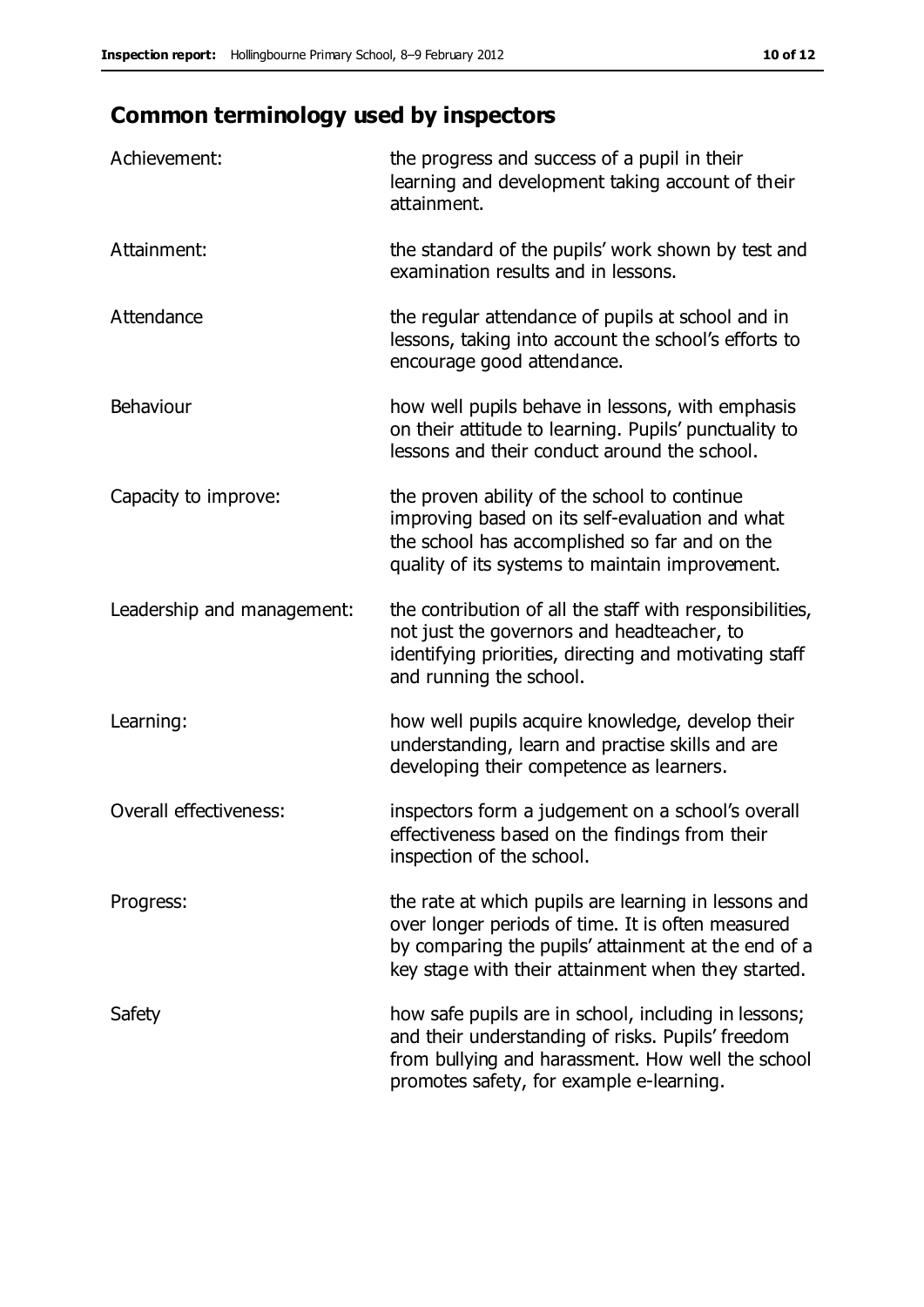#### **This letter is provided for the school, parents and carers to share with their children. It describes Ofsted's main findings from the inspection of their school.**



10 February 2012

Dear Pupils

#### **Inspection of Hollingbourne Primary School, Hollingbourne ME17 1UA**

I am writing to thank you for helping me to find out all about your school, and especially for taking so much time to talk with me. You go to a good school. As you explained, you enjoy school and it is evident that you work hard. I was delighted to find out that you are learning to read so well and have plenty of challenging things to do. You make quick progress in learning new things because teaching is good. This means that you are well prepared for secondary school because your standards of work are higher than we usually find in primary schools. You have many interesting opportunities to do extra activities and visits.

You report that you feel well cared for because teachers are kind. You explained that most children behave very well but a few can spoil this by not always being as kind as possible. This means that behaviour is satisfactory. In our discussions, you explained that you would like to know more about different kinds of bullying and how to deal with this if it should occur. You also told me that the toilets are not private enough and sometimes they are smelly; I agree. You have noticed that your headteacher and other staff are always trying to improve things for you. They agree with me that the following important things need to be done.

- Work to improve teaching and achievement so that they become outstanding. This will mean that teachers will be making more lessons really exciting. They will also be helping you to improve your writing, so that the youngest children write more often and older pupils use such things as a thesaurus in addition to accurately writing more complex sentences.
- Improve the quality of behaviour and safety so that it is at least good by helping everyone to understand more about different kinds of bullying and how to deal with these. You will be pleased to hear that I have also asked for the quality and privacy of your toilet facilities to be improved.

Yours sincerely

Wendy Simmons Lead inspector